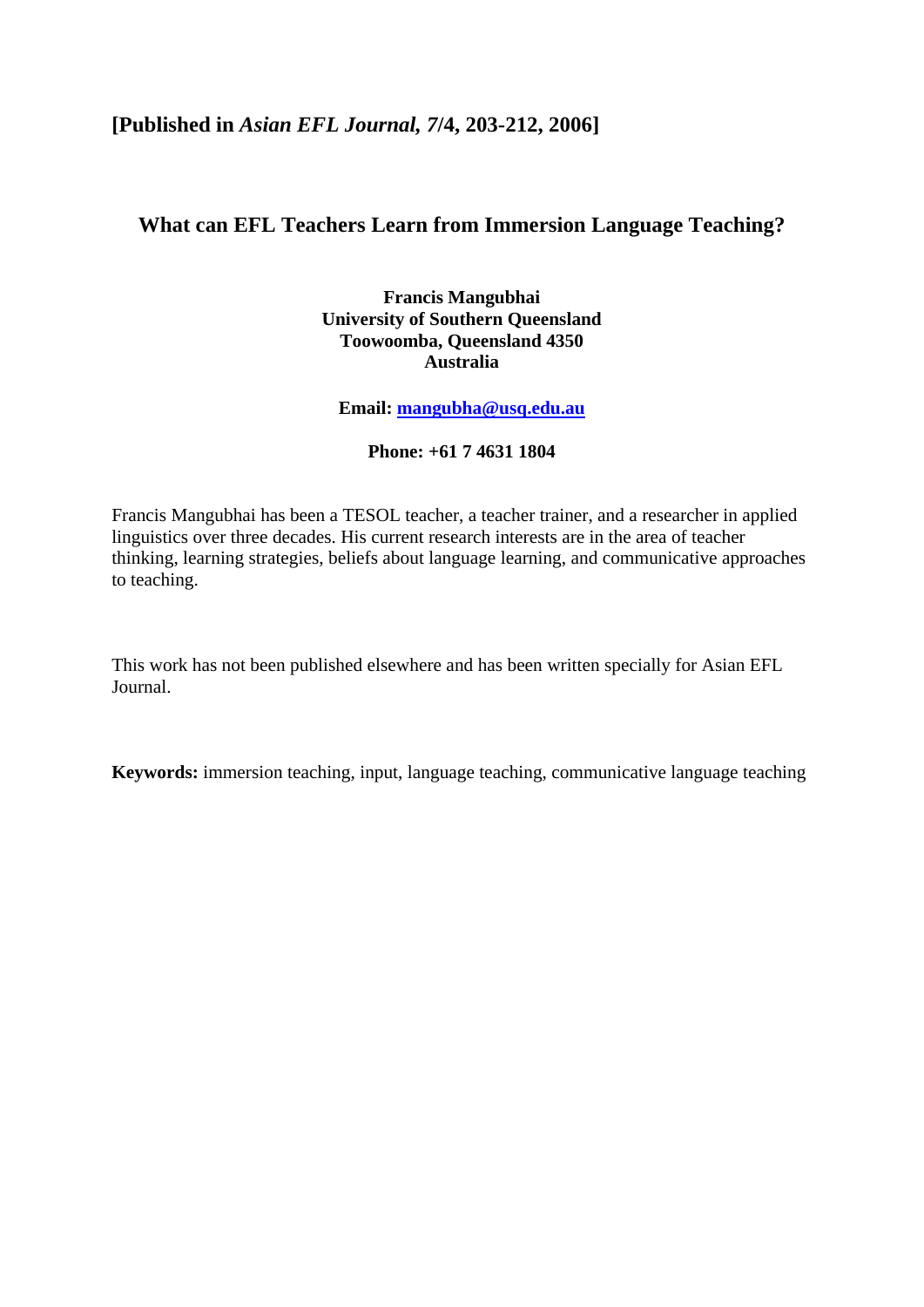## **What can EFL Teachers Learn from Immersion Language Teaching?**

#### **Abstract**

*Immersion language teaching has developed techniques that enable teachers to make their subject matter, through a second language, more comprehensible. It is argued in this article that EFL teachers can also use techniques used by immersion language teachers in their classrooms. In doing so, teachers will increase the amount of input in the SL provided to their students, make their classroom rich with comprehensible input and thus potentially achieve a better language outcome. The techniques that are briefly discussed and examples provided are: Questioning downward, rephrasing, recasts, modelling or demonstrating, and the use of visuals and realia.* 

One of the most effective ways of learning a second language is, what is now known as, immersion language teaching. The programs that have used such techniques have been called immersion (Swain & Johnson, 1996), content-based instruction (Snow, 1998), two-way bilingual education program (Cazabon, Lambert, & Hall, 1993) (the last program being different from the other two because the languages used for instruction are L1 for some of the students in class). In each of these types of bilingual programs there has been an emphasis on meaning, and more particularly on conveying content matter to the students. Teachers of such classes therefore have to learn how to make their language comprehensible to their students so that through an understanding of this language (second language, in most cases) students can develop an understanding of the content that is being taught. Teachers skilled in teaching immersion classes (immersion will be used as a short-hand for all types of programs where content is taught through a second language) show a number of common techniques, all designed to help students understand meaning.

Teachers of EFL might wonder how immersion language teaching techniques can be relevant to their context in which they are not focused on teaching content. EFL teachers are, nevertheless, increasingly using more communicative approaches to second language teaching. One of the primary characteristic of this approach is a focus on meaning, or as (Ellis, 2005, p. 217) recently put it, that instruction is 'predominantly [focused] on meaning'. One of the reasons for the limited amount of second language learning that occurs in a foreign language context is that there is such a limited amount of second language input provided or available to students. Where the teacher speaks the first language of the students there is a great temptation to do much of the explanation in the first language so that during a class of 40 minutes, the second language is heard or read only a small fraction of the total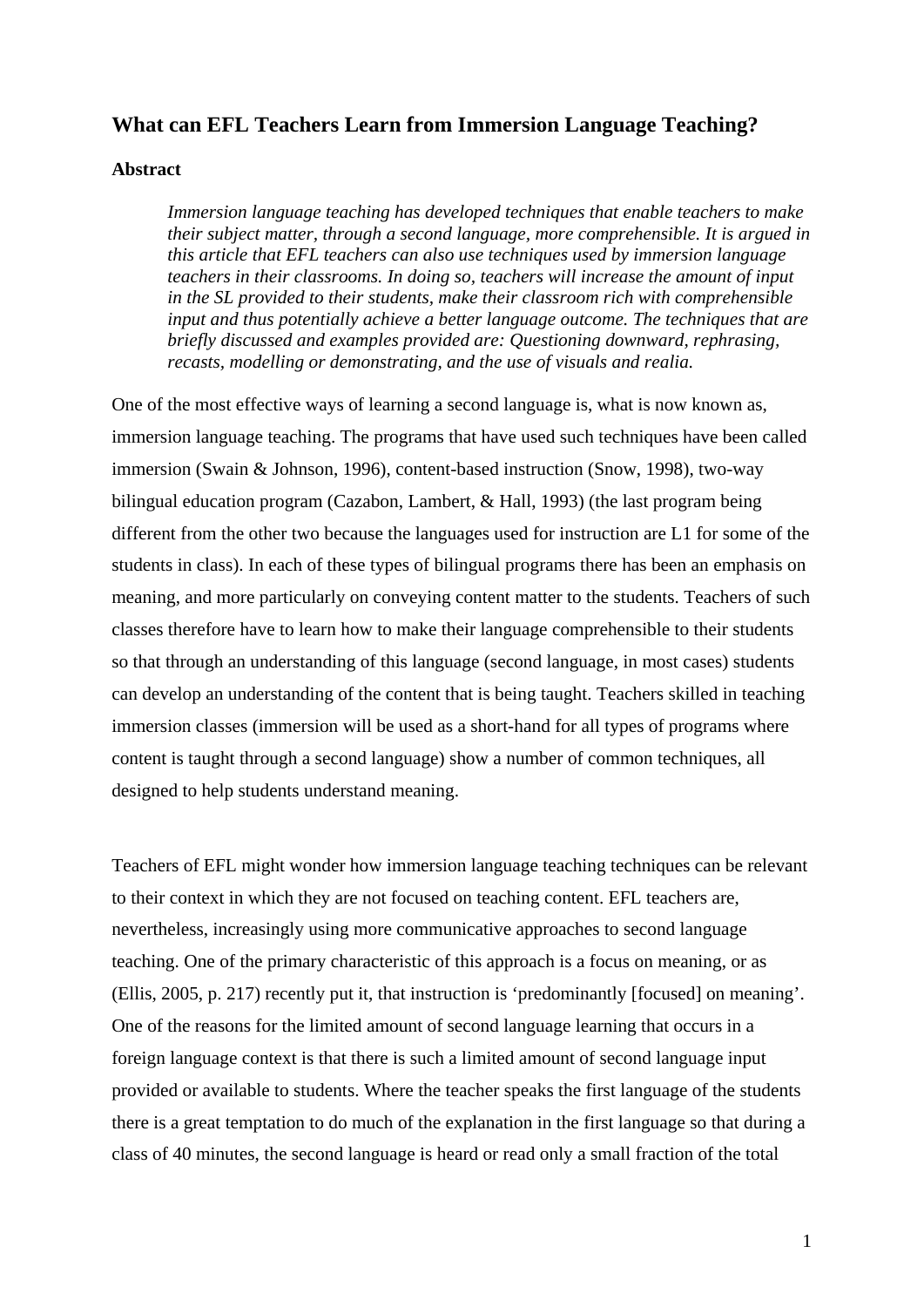class time. In other words, input provided to learners is frequently quite limited and if we are agreed that input is vital for language development (Ellis, 2005; Krashen, 1994; Lighbown, 2000; VanPatten, 2003), then improved outcomes in our foreign language classrooms are more likely to occur if the amount of input in the second language in class is increased substantively.

The argument in this brief paper is that EFL teachers can increase the second language input in their classes by adopting some of the immersion language teaching techniques: questioning downward, rephrasing, recast, modelling or demonstrating, and the use of visuals and realia. All these techniques result in a greater focus on meaning and understanding the second language without recourse to translation.

### **1. Questioning downwards**

This is a technique that can be best used with both reading and listening comprehension. It is a way of helping students to reach the textual meanings through establishing what students might already know about the topic. The idea of 'downwards' is a metaphor of trying to establish what the students know and then building their comprehension of the text from that starting point. In educational terms, it is constructivism at its operational level (Larochelle, Bednarz, & Garrison, 1998), as teachers build students' knowledge of a text from what knowledge they already possess about the subject matter of the text. For example, in a short piece of reading text on seasoning food, it is suggested that novices wanting to use spices and herbs in cooking their food should underseason the food. The following dialogue shows how downward questioning might occur.

- T: *What advice does the writer give a cook who is not used to cooking with herbs and spice?* [No response from the students.]
- T: *If someone was not experienced at cooking using ginger what advice would you give him/her about using this spice?* [If there is still no response from the students or still show signs of not understanding, then an even easier form of questioning might be required – that is, down-shift further.]
- T: *If you were cooking and you did not how much spice to put into the food, what would be a good strategy for you to follow: put only a little bit of the spice into the food, or put quite a bit into the food?* [At this stage, one presumes there will be an answer, and the teacher can begin to question 'upward' now, if necessary tracing the questions previously asked, but in reverse order.]

The point about such questioning is that it is carried out in the second language, that the focus for students is meaning, and that an implicit message is conveyed to students that they often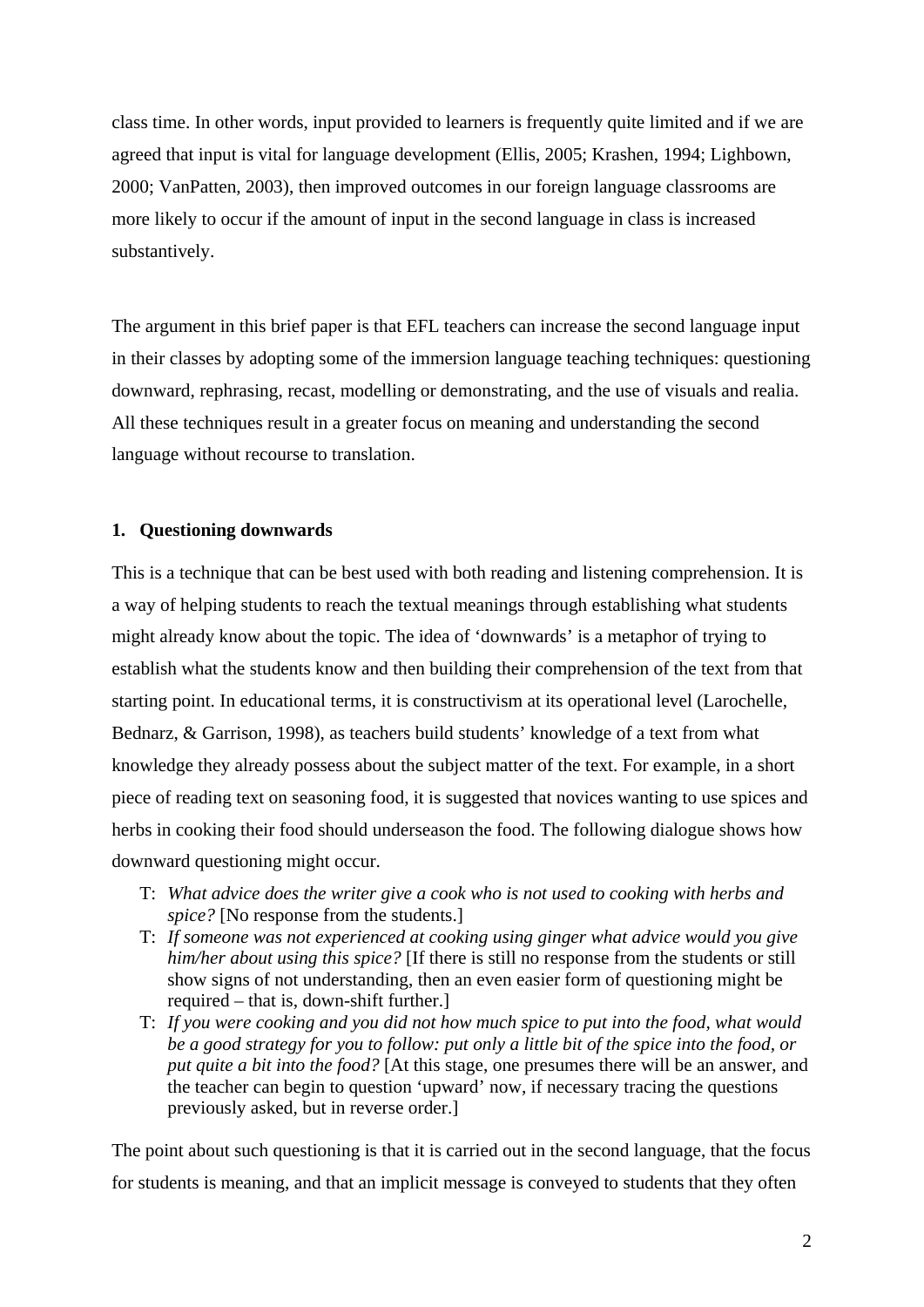know more than they think they do and they need to use their background knowledge to help them to understand texts.

#### **2. Rephrasing**

This technique can be thought as paralleling the questioning downward technique mentioned above. In the previous example, the focus has been on conceptual understanding without focusing on whether vocabulary items or particular structures might be the cause of lack of understanding. (Note the last sentence suggests that the perspective is the teachers', that is, it is the teachers who decide that it might be a word, a phrase or a particular structure that might have presented a problem to their students, reflecting teachers' thinking at any particular moment of the lesson.) Rephrasing therefore requires active thought on the part of the teachers as they evaluate the classroom situation and make decisions about whether they should focus on linguistics items or on content in order to further students' understanding of the topic of the lesson.

[The teacher has just written down on the blackboard:  $4^2 =$  = 4 X 4 – gap between the two equal signs.]

- *T: Can you tell me another name for it?* (i.e. what goes in the gap) [No response]
- *T: Or another way you could say it?* [No response]
- *T: If you didn't want to write 4 times 4 and you didn't want to write 4 squared, how else could you write it?*
- *S1: 4 times squared*
- *T: No, not 4 times squared. … But if you wanted to write it a shorter way … what does 4 times 4 equal?*
- *S2: 16*
- *T: 16 right, so here I want you to write 16.*

[from Mangubhai, Ross and Albion, 1999)

### **3. Recasts**

While rephrasing is regarded as basically a teacher-driven behaviour, the genesis of recasts lie in the language behaviour of the students and is frequently the feedback in the oft-cited IRE or IRF triadic dialogues that occur in classroom (that is, teacher Initiates, the student Responds, and the teacher provides some form of Feedback, or Follow-up) (see, for example, Lemke, 1990; Nassaji & Wells, 2000). Such feedback may focus on the correctness or otherwise of the utterance ('right', 'not quite' 'good try' etc) but it could also focus in two other ways, which can lead to some learning: one where teachers modify the students' utterance, and secondly, where teachers repeat the learner's utterance and implicitly correct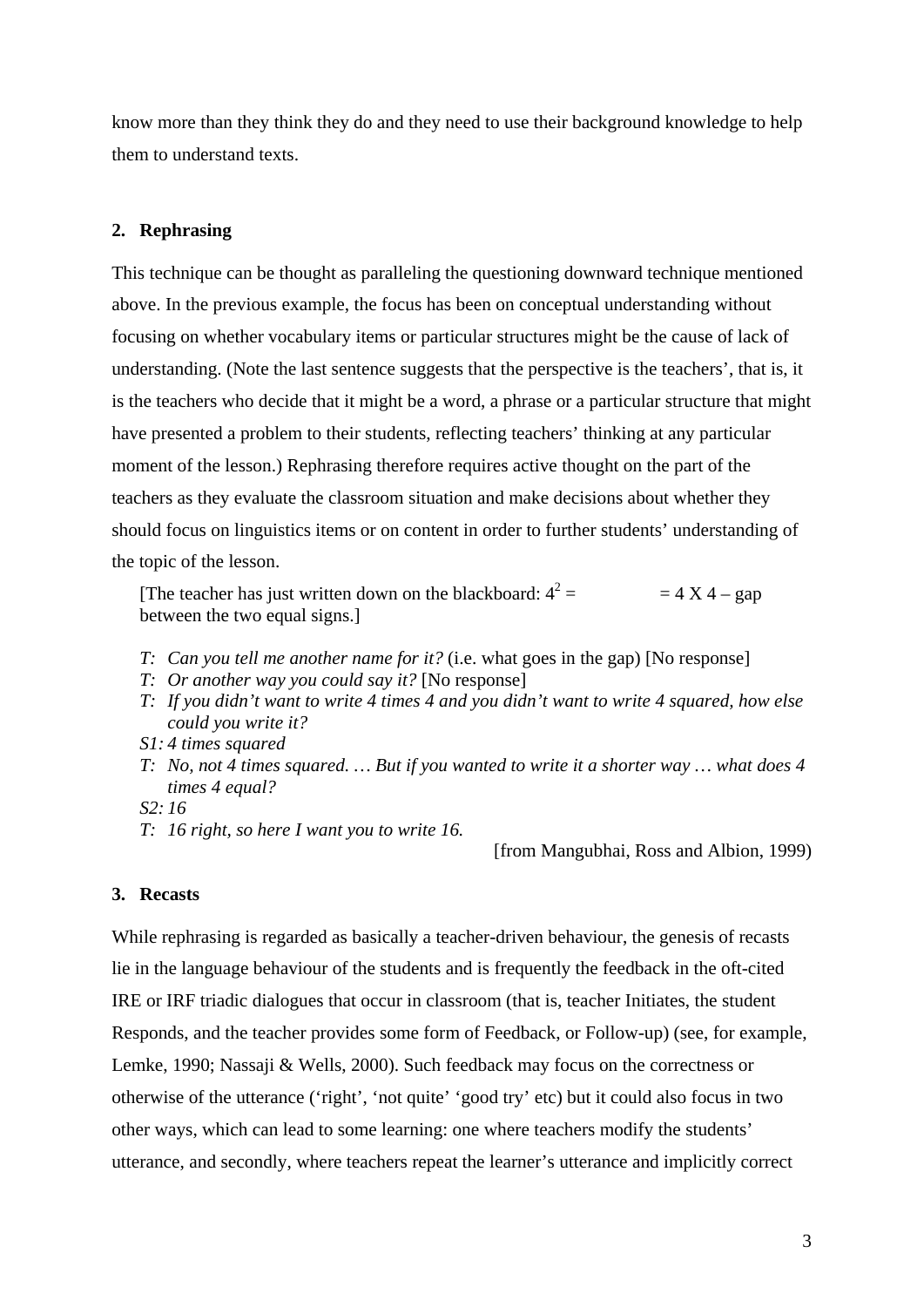any errors made by the learners, in ways that is found in the language data of interactions between parents and their young children. Both instances can be regarded as recasts, though they perform a slightly different function. In the first case, teachers recast a learner's utterance keeping meaning intact but giving it under a slightly different form, as in these two examples:

- *S: It is better to put in only a little ginger.*
- *T: Yes, it is better to underseason the food.*
- *S: She had some problems she ah overcome by her positive self motivation*
- *T: She was a very motivated person* [Example provided by colleague Ann Dashwood]

The second case is found frequently in language teaching classrooms (Lyster & Ranta, 1997) and represents those cases where teachers provide a correct version of the utterance. This may be done as in the example below:

- *S: The boys goes to town.*
- *T: Yes, the boys go to town.*

Such recasts may be carried out in class with or without any intonational emphasis on the correct form. Research data suggests that those done with some emphasis, particularly on the incorrect item slot, may be more salient for learners, thus increasing the potential for change in the learner's interlanguage than might be the case in those situations where there are no such overt signals (Nicholas, Lightbown, & Spada, 2001). In the latter case, it is quite likely that they are interpreted by students as confirmation of the content (Lyster, 1998) and the input is thus not available for language development.

The role of recasts in language acquisition is quite complex (for example, it is found more at lower levels whilst at upper levels of proficiency, corrections might be more explicit) and readers might like to look at Nicholas, Lightbown and Spada (2001) who summarise some of the research in both L1 and L2 acquisition as it relates to recasts and discuss some of the complexities surrounding their role in language learning.

### **4. Modelling or demonstrating**

Modelling and demonstration of meanings is more usually associated with vocabulary items where teachers may demonstrate, for example, what an oblong is by the use of their hands. Such visual cues help students to understand new words and store them both as linguistic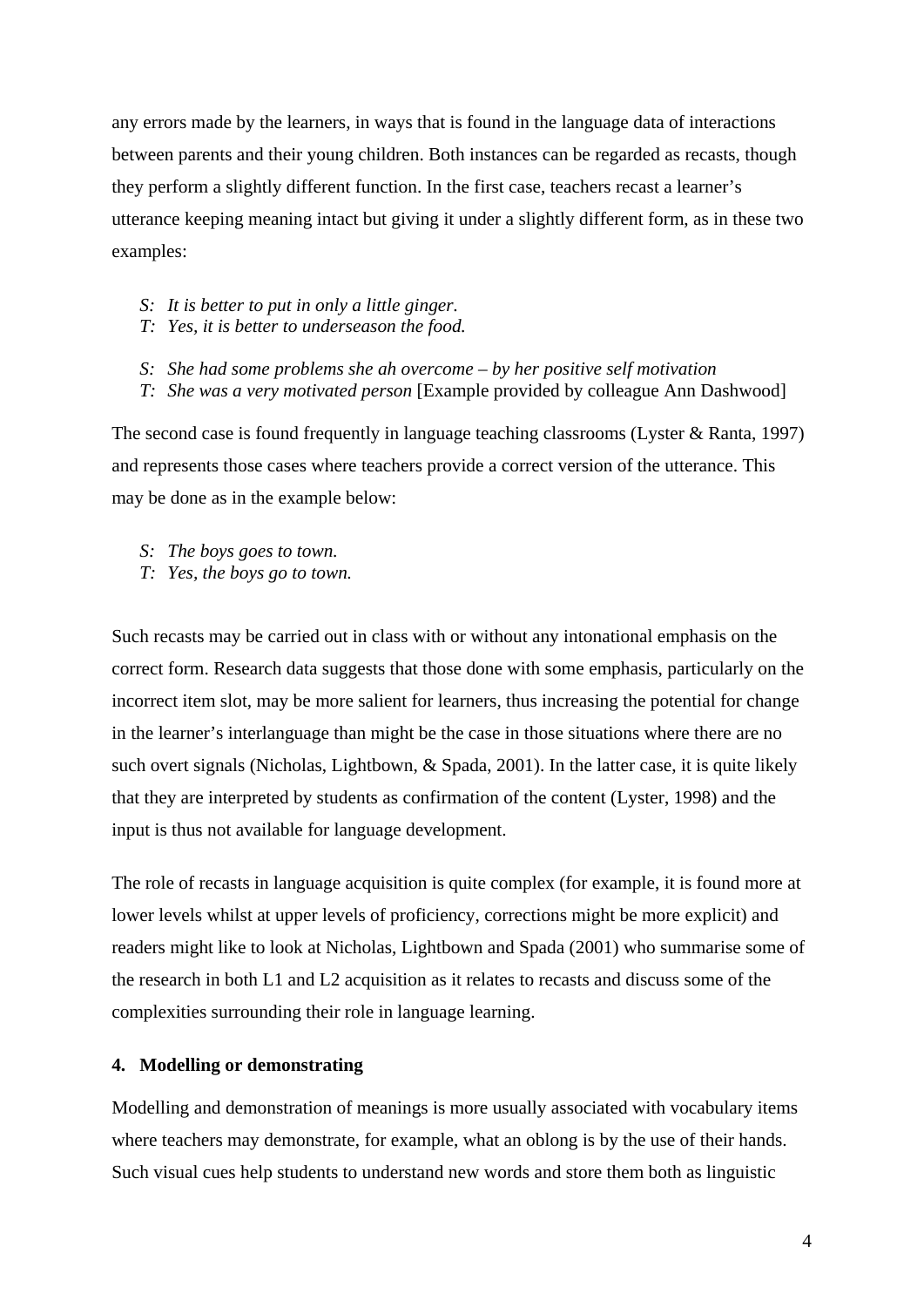items as well as a visual representation of them. An establishment of this practice in one's classroom also sends a message to students that the first recourse in case of incomprehension is not necessarily the dictionary. Here is an example from Mangubhai et al., (1999) that shows how demonstrating brings forth an answer.

[The teacher is comparing two animals.]

*T: Can you tell me something else that is the same? … Iva, can you tell me something else that is the same? [waits for an answer]. What do you know? What did we learn last week? (as he asks the last question, he bends around points and touches his own spine). Iva: Backbone* 

**5. Use of audiovisuals or objects** 

Use of visuals in classroom is a powerful way to convey meanings to students. To try to convey the idea of *globalisation* a very good starting point can be a picture of *globe* (or better still a model of globe itself). The visual aid can lend itself equally well to teach the converse of globe, the *local*. At early stages of second language learning the use of visuals or objects can be effectively used through a teaching approach called Total Physical Response Method, where a teacher might be able to introduce a series of names of fruit, for example, in the second language through use of fruit, or colours through the use of coloured pens. The following example from Mangubhai et al., (1999) shows the use of students' bodies as physical objects.

[The teacher has got students to take on the name of each of the planets in the Solar System. They then introduce themselves as "I am Saturn" and so forth.]

*T: Now this time I want you to re-organise yourself –if you know the answer – from the biggest to the smallest.* 

[She has the diameters of the planets on a chart, so students have to understand the figures and remember names of the planets (i.e. other students) and get into the right order.]

To sum up, the techniques used by immersion language teachers are in essence good teaching techniques that can be employed in other contexts also. The critical mode of behaviour for the teachers is that they endeavour to use language in such a way as to facilitate students understand of it. In the process of doing so, teachers will have also increased the amount of input they provide in the second language to their students.

# **References**